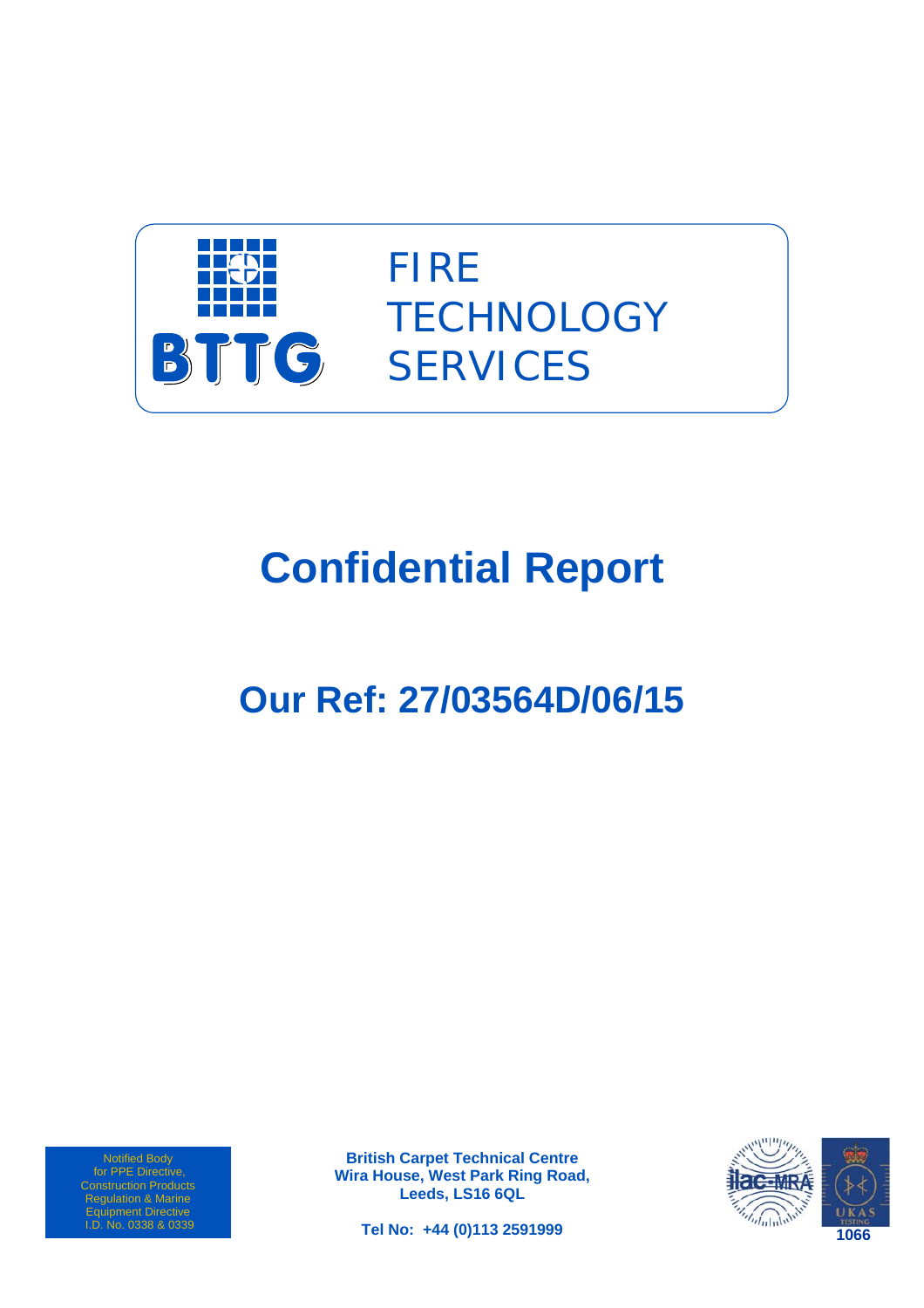

BTTG Testing & Certification Ltd. Wira House West Park Ring Road Leeds, LS16 6QL England

> Tel: +44 (0)113 259 1999 Web:http://www.bttg.co.uk Email:CSLeeds@bttg.co.uk

| 7 July 2015                           |                                                                                                                      |
|---------------------------------------|----------------------------------------------------------------------------------------------------------------------|
| Our Ref: 27/03564D/06/15<br>Your Ref: | Page 1 of 3                                                                                                          |
| Client:                               | Mermet S.A.S.<br>58 Chemin du Mont Maurin<br>38630 Veyrins - Thuellin<br>France                                      |
| Job Title:                            | Fire Test on One Sample of Fabric                                                                                    |
| <b>Clients Order Ref:</b>             | --                                                                                                                   |
| Date of Receipt:                      | 9 June 2015                                                                                                          |
| Description of Sample:                | One sample of fabric, referenced: SV 3% with Koolblack.                                                              |
| Work Requested:                       | Fire Technology Services were requested to carry out a fire test on<br>the sample supplied to BS 5867 Part 2 Type B. |

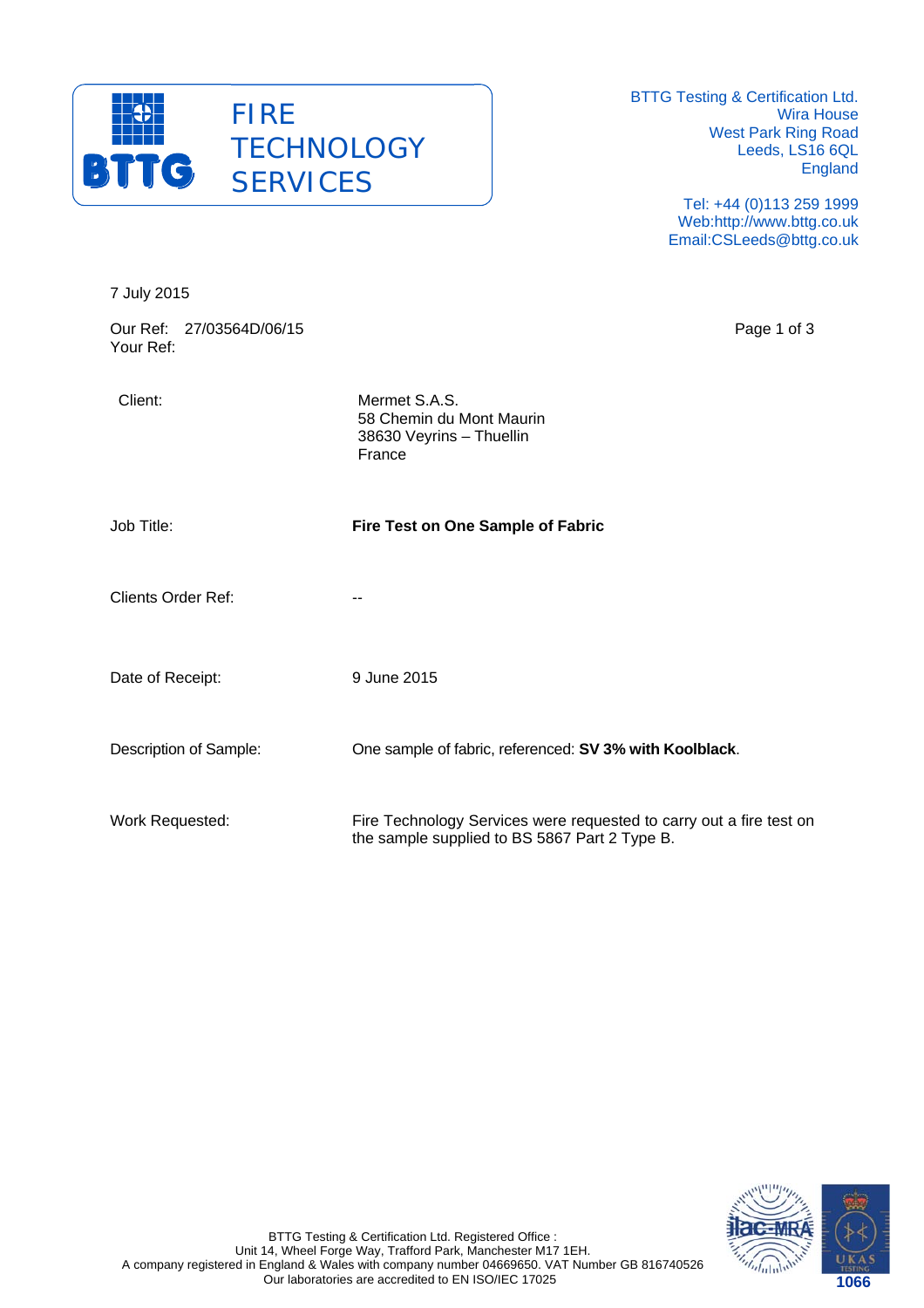

BTTG Testing & Certification Ltd. Wira House West Park Ring Road Leeds, LS16 6QL England

> Tel: +44 (0)113 259 1999 Web:http://www.bttg.co.uk Email:CSLeeds@bttg.co.uk

7 July 2015 Page 2 of 3

Our Ref: 27/03564D/06/15 Your Ref:

## **Mermet S.A.S.**

#### **Fire Tests According to BS 5867-2:Type B:2008 Fabrics for curtains, drapes and window blinds – Flammability requirements, Specification**

**Date of Test:** 06/07/15

#### **Procedure**

The specimen were tested in accordance with BS EN ISO 15025:Procedure A:2002, as required by BS 5867:Type B.

Sets of specimens were tested before and after the water soaking procedure described in BS EN 1021- 1:Annexe D:2006.

The specimens were tested using a flame application time of 15 seconds.

#### **Requirements**

BS 5867 states that:-

'No part of any hole nor any part of the lowest boundary of any flame shall reach the upper edge or either vertical edge of the sample. If any part of any hole or any part of any flame, reaches the top edge or either vertical edge, or if there is any separation of any flaming debris droplets in the testing of one specimen, a further six specimens shall be tested. If all six new specimens comply with the above requirements, the fabric shall be deemed to conform to the requirements for type 'B' of this British Standard.'

#### **Results**

The following test results relate only to the ignitability of the combination of materials under the particular conditions of test; they are not intended as a means of assessing the full potential fire hazard of the materials in use.

#### Before Water Soaking

| Number of specimens where the hole reached any edge         | $ -$  |       |
|-------------------------------------------------------------|-------|-------|
| Number of specimens where the flame reached any edge        | $-$ 0 |       |
| Number of specimens where there was flaming debris droplets |       | $-$ 0 |
|                                                             |       |       |

#### After Water Soaking

| Number of specimens where the hole reached any edge         | $-$ ()   |  |
|-------------------------------------------------------------|----------|--|
| Number of specimens where the flame reached any edge        | $\sim$ 0 |  |
| Number of specimens where there was flaming debris droplets | $-$ 0    |  |